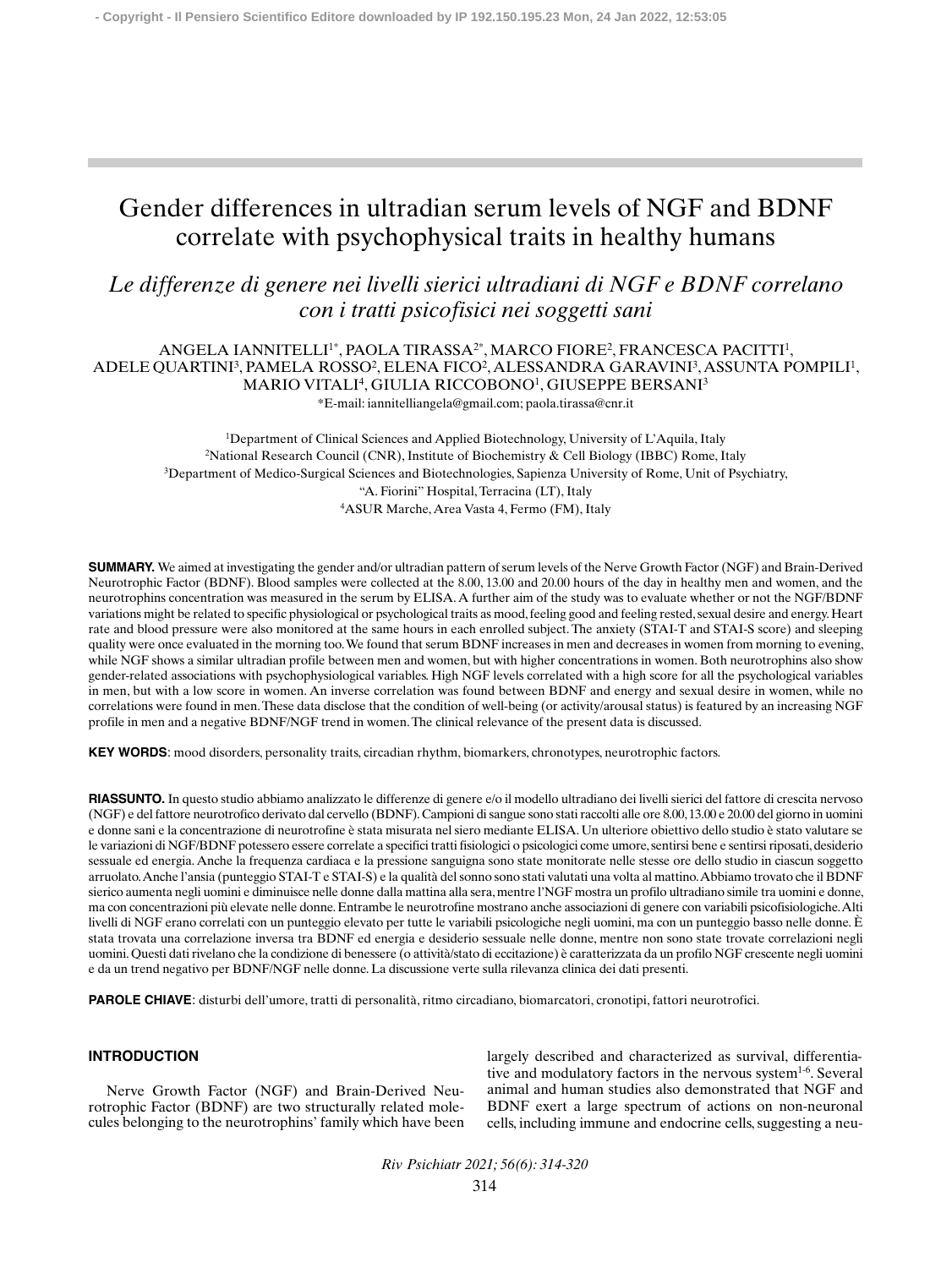#### *Gender differences in ultradian serum levels of NGF and BDNF correlate with psychophysical traits in healthy humans*

rotrophin role in the maintenance of neuroimmunoendocrine homeostasis<sup>7-12</sup>. In this context, the variation of peripheral and circulating NGF and BDNF might assume clinical relevance as potential markers of physiological and pathological conditions, as well as possible therapeutic factors.

Changes in NGF and BDNF levels in the serum and plasma are actually reported during the onset and progression of many illnesses, including neurological, psychiatric and immune diseases<sup>8,13-16</sup> and physiopathological conditions, such as cardiometabolic disruptions<sup>17-19</sup>, stressful events<sup>20,21</sup>, alcohol addiction<sup>22-25</sup>, aging<sup>19,26,27</sup> and the post-partum period<sup>28,29</sup>.

Risk factors for depressive disorders, such as  $age^{30}$ , gen $der<sup>31</sup>$ , personality traits and daily habits<sup>32,33</sup>, have also been studied in relationship with neurotrophins, strengthening the idea that changes in circulating NGF and BDNF are not a simple epiphenomenon but reflect the physiological and physiopathological status.

The modifications in serum neurotrophins concentration may further indicate the genetic or individual vulnerability for depressive disorders in healthy subjects and/or in subsyndromal conditions, like the response to traumatic and stressful experiences<sup>34</sup>.

Recently, it has been observed that the time of blood withdrawal is also a crucial determinant for the levels of BD-NF<sup>35</sup>, and daily fluctuation of BDNF in serum or saliva has been reported in humans<sup>33</sup>. Only a few studies explored the changes in NGF serum concentration during the day, and/or whether the neurotrophins variations might be related to specific physiological or psychological traits, and/or gender.

Gender-related differences are observable in the clinical features of depression and co-morbidities<sup>36</sup>, and response to psychiatric drugs and treatments<sup>37</sup>. In addition, the onset and the severity of symptoms, including those related to mood, as well as the efficacy of medications and treatments<sup>38</sup>, show a circadian rhythm emphasizing the importance of the time of the day as a variable in human studies<sup>39,40</sup>.

Based on these data and to further investigate the factors which might influence the level of circulating neurotrophins in humans, the present study was aimed at analyzing the possible correlation between the diurnal NGF and BDNF serum levels in healthy men and women taking into consideration their profile of diurnal variations of psychophysiological variables.

## **METHODS**

## **Study design and subjects**

The study was addressed to analyze the daily NGF and BDNF profiles in the serum of healthy men and women. The investigation was conducted at the Sapienza University of Rome and in the Unit of Psychiatry "A. Fiorini" Hospital, Terracina, by recruiting healthy post-graduate students. The study was approved by the University Hospital ethical committee and informed consent was signed by each participant, and all the study procedures were under the Helsinki Declaration of 1975, as revised in 1983, for human experimentation. All the enrolled subjects ate a normal Mediterranean diet, had body mass index within the normal values, and do not manifest nutritional-related diseases. They were not family-related, did not report any personal or familiar neurological or psychiatric diseases, neither allergic, infective nor inflammatory disorders. Recruited volunteers reported not take regular medications or drugs, not be cannabis/nicotine smokers, not have a history of alcohol/drug addiction, to not be heavy alcohol drinkers (according to the indications of the National Institute on Alcohol Abuse and Alcoholism - NIAAA) and to not have drunk alcoholic beverages in the past 42 hours. Women were included in the first week of their post-menstrual period.

Eight men (age  $24\pm2.7$  years) and twelve women (age  $25\pm1.6$ years), meeting the above inclusion criteria, underwent a psychological interview, that was repeated each time before the blood collection, in order to rate the present psychophysiological state, considering parameters like mood, feeling good, feeling rested, sexual desire and energy, using a visual analog and a verbal numeric rating scale (0-10 points), like Likert-type items. Heart rate and blood pressure were also monitored at each time point. State-Trait Anxiety Inventory (STAI)<sup>41</sup> was used only once at the first sampling (9:00 a.m.) to assess the state (STAI-S) and trait (STAI-T) components of anxiety. Quality and duration of sleep, including early morning awakening, poor quality sleep or nonrestoring sleep, during the night before the first blood collection (9.00 a.m.), were also evaluated by using a visual analog and a verbal numeric rating scale (0-10 points).

## **Serum sample collection and neurotrophins measurement**

The Blood was collected at 9:00, 13:00 and 20:00 hours on the same day and before the psychological interview. Approximately 10 ml of blood was drawn from the subject's antecubital vein and left a room temperature until clot forming and clear serum was obtained by centrifugation. Serum samples were stored at -70 °C until use.

NGF and BDNF concentrations in the serum were measured by using human NGF and BDNF immunoassay (R&D system, Minneapolis, USA). All the assays were performed in triplicate, following the manufacturer's instruction and using the recommended buffers, diluents and substrates. The optical density of the color reaction was read using a microtiter plate reader (Dynatech MR5000; PBI International, Dynatech International, Edgewood, NY, USA) set for 450 nm. The intra- and inter-assay coefficients of variation were below 7%. The neurotrophins concentration (expressed as pg/ml) in each sample was calculated according to a standard curve.

## **Statistical analysis**

According to methods previously described<sup> $42,43$ </sup>, the statistical analysis of the psychophysical traits and neurotrophins daily profile was conducted by using a two-way ANOVA, with time and sex being the between-subject factors. Post hoc comparisons within logical sets of means were performed using the Tukey's test, the use of which is permissible or even recommended also in the absence of significant main or interaction effects in the ANOVA, in order to minimize frequency errors of both types 1 and 2 following the indications given by Wilcox<sup>44</sup>. All data are presented as the mean  $\pm$  s.e. The significance level was set at  $p<0.05$ . The correlations between the levels of serum neurotrophins in men and women and the psychophysical traits were determined by using the Pearson's correlation coefficient (with BDNF and NGF values as independent variables). Again, the significance level was set at p<0.05.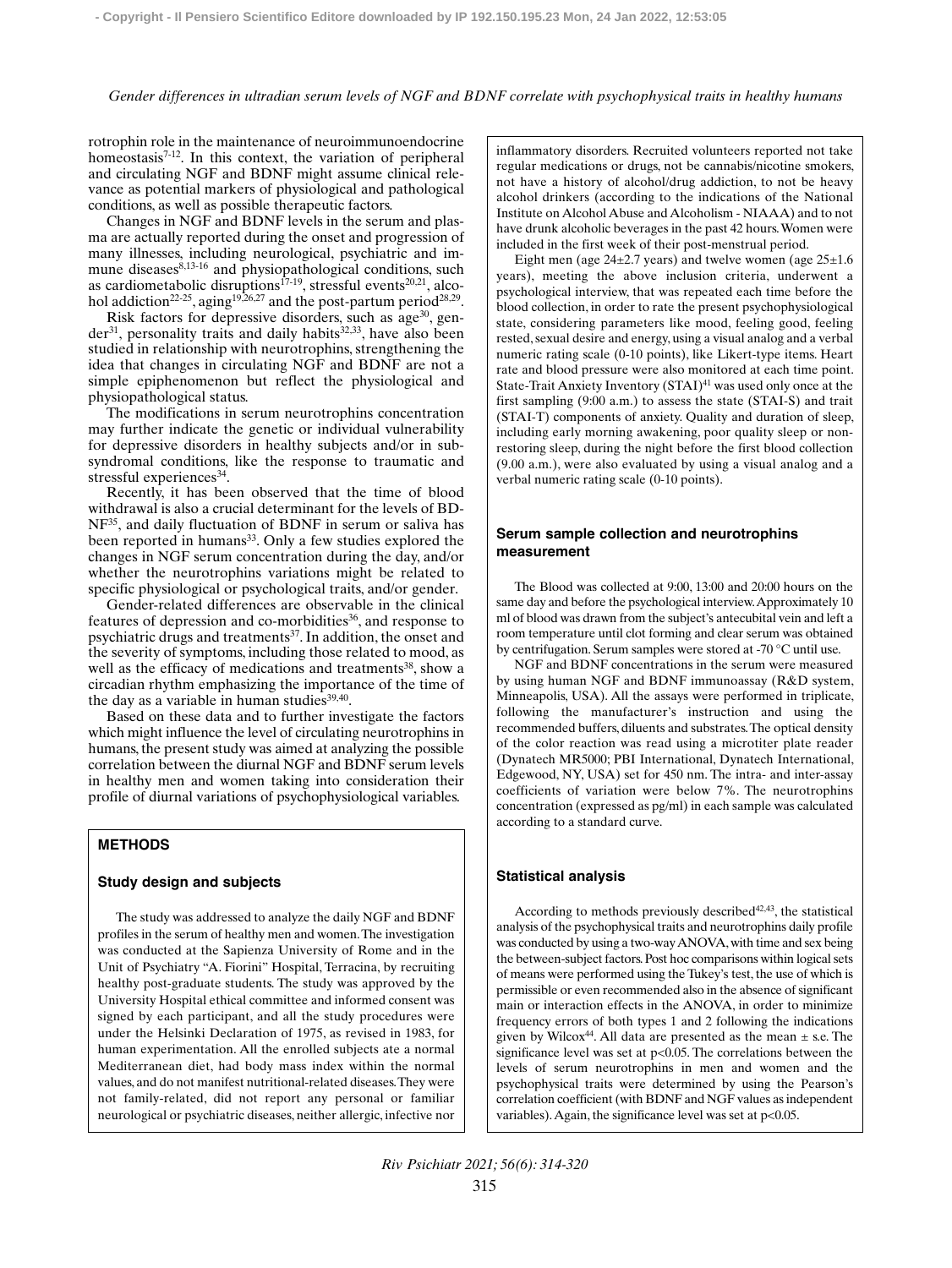#### *Iannitelli A et al.*

## **RESULTS**

#### **Gender differences of psychophysiological traits**

Based on the clinical assessment, the subjects did not present pre-symptomatic, subclinical or pathological signs of anxiety, as evaluated using STAI. No gender differences were found by comparing the men and women STAI-T scores (M 43 $\pm$ 1.0; W 43.5 $\pm$ 0.8 means  $\pm$  s.e.; F(1,18)=0.123; p=0.72), while the STAI-S score in women at the 9:00 a.m was significantly higher than in men  $(M 16.7 \pm 0.2; W 20, 5 \pm 1.2)$ means  $\pm$  s.e.; F(1,18)=6.21; p<0.023).

No sleeping disturbances were reported by participants but women show a higher score average for sleeping - which indicates the duration and quality of sleep – when compared to men (M  $4.562 \pm 0.3$ ; W  $6.83 \pm 0.3$  means  $\pm$  s.e.; F(1,18)=24.72; p<0.001).

Both genders reported normal mood, feelings, and activity levels but differences between sexes in the scoring average and/or daily trend for some rated psychophysical traits were found. The descriptive data and ANOVA results are shown in Table 1.

In general, men show a similar average score for mood, feeling good and energy at the three daily points examined, while in women the scoring average for these parameters is higher in the morning and decrease at the night. Only the sexual desire shows a significant morning score reduction in women when compared to men.

The cardiac parameters reveal gender-related differences: the cardiac frequency and the systolic blood pressure tend to decrease from morning to night in women and to increase in men. No gender differences were observed in measuring the diastolic blood pressure.

## **Ultradian serum NGF and BDNF levels in men and women**

The serum NGF content measured in men and women at 9.00 a.m., 1.00 and 8.00 p.m. is shown in graph A of Figure 1. A significant gender effect was revealed by two-tailed ANOVA  $(F(1, 54)=12.79 \text{ p} < 0.001)$ , but no gender\*time interaction was found. The post-hoc analysis reveals that NGF levels in men are significantly higher at 8.00 pm (p=0.01), while no differences were found in women by comparing the NGF levels at the diverse daytime. The NGF levels in women are significantly higher than in men in all the 3-time points examined (see legend of Figure 1 for data description).

As for BDNF, a significant gender effect  $(F(1,54)=6.98)$  $p=0.011$ ) and a gender\*time interaction (F(2,54)=2.96 p=0.05) were found for diurnal BDNF serum levels (Figure 1B).

#### **Neurotrophins and psychophysiological traits**

The correlations between the levels of serum NGF and BDNF in men and women and their psychophysiological traits, determined by using the Pearson's coefficient, are shown in Tables 2 and 3 respectively.

| women.                                                  |                 |                 |                                            |  |  |  |
|---------------------------------------------------------|-----------------|-----------------|--------------------------------------------|--|--|--|
|                                                         | MEN             | WOMAN           | <b>ANOVA Analysis</b>                      |  |  |  |
| Mood                                                    |                 |                 |                                            |  |  |  |
| 09:00 h                                                 | $4.18 \pm 0.32$ | $4.66 \pm 0.44$ | Sex $F_{(1,54)}=0.05$ p=0.81               |  |  |  |
| 13:00 h                                                 | $4.56 \pm 0.45$ | $4.58 + 0.41$   | Time $F_{(1,54)}=1.34$ p=0.26              |  |  |  |
| 20:00 h                                                 | $4.31 \pm 0.24$ | $3.58 \pm 0.29$ | Sex*Time $F_{(2,54)}=1.17$<br>$p=0.31$     |  |  |  |
| <b>Feeling good</b>                                     |                 |                 |                                            |  |  |  |
| 09:00 h                                                 | $4.18 \pm 0.23$ | $4.87 \pm 0.46$ | Sex $F_{(1,54)}=0.10$ p=0.74               |  |  |  |
| 13:00 h                                                 | $4.25 \pm 0.28$ | $4.79 \pm 0.47$ | Time $F_{(1,54)} = 0.10$ p=0.90            |  |  |  |
| 20:00 h                                                 | $4.81 \pm 0.25$ | $3.92 \pm 0.40$ | Sex*Time $F_{(2,54)} = 2.19$<br>p=0.12     |  |  |  |
| <b>Feeling rested</b>                                   |                 |                 |                                            |  |  |  |
| 09:00 h                                                 | $4.37 \pm 0.25$ | $4.85 \pm 0.33$ | Sex $F_{(1,54)} = 2.18$ p=0.14             |  |  |  |
| 13:00 h                                                 | $3.57 \pm 0.24$ | $4.50 \pm 0.36$ | Time $\overline{F}_{(1,54)} = 3.34$ p=0.04 |  |  |  |
| 20:00 h                                                 | $3.62 \pm 0.25$ | $3.83 \pm 0.36$ | Sex*Time $F_{(2,54)}=1.43$<br>$p=0.24$     |  |  |  |
| Energy                                                  |                 |                 |                                            |  |  |  |
| 09:00 h                                                 | $4.50 \pm 0.40$ | $4.21 + 0.27$   | Sex $F_{(1,54)} = 2.46$ p=0.12             |  |  |  |
| 13:00h                                                  | $4.25 \pm 0.42$ | $4.17 \pm 0.38$ | Time $F_{(1,54)} = 0.08$ p=0.92            |  |  |  |
| 20:00 h                                                 | $4.48 \pm 0.44$ | $3.62 \pm 0.42$ | Sex*Time $F_{(2,54)} = .1.04$<br>$p=0.35$  |  |  |  |
| <b>Sexual desire</b>                                    |                 |                 |                                            |  |  |  |
| 09:00 h                                                 | $4.93 \pm 0.24$ | $3.42 \pm 0.45$ | Sex $F_{(1,54)} = 7.34$ p=0.01             |  |  |  |
| 13:00h                                                  | $4.68 \pm 0.37$ | $4.34 \pm 0.52$ | Time $F_{(1,54)}=0.29$ p=0.74              |  |  |  |
| 20:00 h                                                 | $4.93 \pm 0.30$ | $3.88 \pm 0.41$ | Sex*Time $F_{(2,54)} = 0.88$<br>p=0.41     |  |  |  |
| <b>Systolic blood</b><br>pressure                       |                 |                 |                                            |  |  |  |
| 09:00 h                                                 | $117\pm1.60$    | 115±1.94        | Sex $F_{(1,54)}=4.44$ p=0.04               |  |  |  |
| 13:00 h                                                 | $109\pm2.90$    | $109 \pm 2.26$  | Time $F_{(1,54)} = 4.27$ p<0.01            |  |  |  |
| 20:00 h                                                 | $117+3.50$      | $106 + 2.22$    | Sex*Time $F_{(2,54)} = 2.72$<br>$p=0.07$   |  |  |  |
| <b>Diastolic</b><br>blood pressure                      |                 |                 |                                            |  |  |  |
| 09:00 h                                                 | $72.5 \pm 1.63$ | 71.6±2.07       | Sex $F_{(1,54)}=0.39$                      |  |  |  |
| 13:00 h                                                 | $67.4 \pm 1.63$ | $66.6 \pm 2.24$ | Time $\overline{F}_{(1,54)}$ =1.86 p=0.16  |  |  |  |
| 20:00 h                                                 | $70.6 \pm 3.91$ | $68.3 \pm 2.84$ | Sex*Time $F_{(2,54)} = 3.51$<br>p=0.94     |  |  |  |
| <b>Heart rate</b>                                       |                 |                 |                                            |  |  |  |
| 09:00 h                                                 | $74.1 \pm 3.80$ | $86.0 \pm 2.54$ | Sex $F_{(1,54)} = 7.31$ p<0.01             |  |  |  |
| 13:00 h                                                 | $68.0 \pm 3.16$ | $80.5 \pm 3.16$ | Time $F_{(1,54)} = 1.82$ p=0.17            |  |  |  |
| 20:00 h                                                 | $80.6 \pm 3.67$ | 77.8±2.62       | Sex*Time $F_{(2,54)} = 3.51$<br>p=0.03     |  |  |  |
| Significant p values in the ANOVA are reported in bold. |                 |                 |                                            |  |  |  |

Table 1. Diurnal trend of psychophysiological traits in men and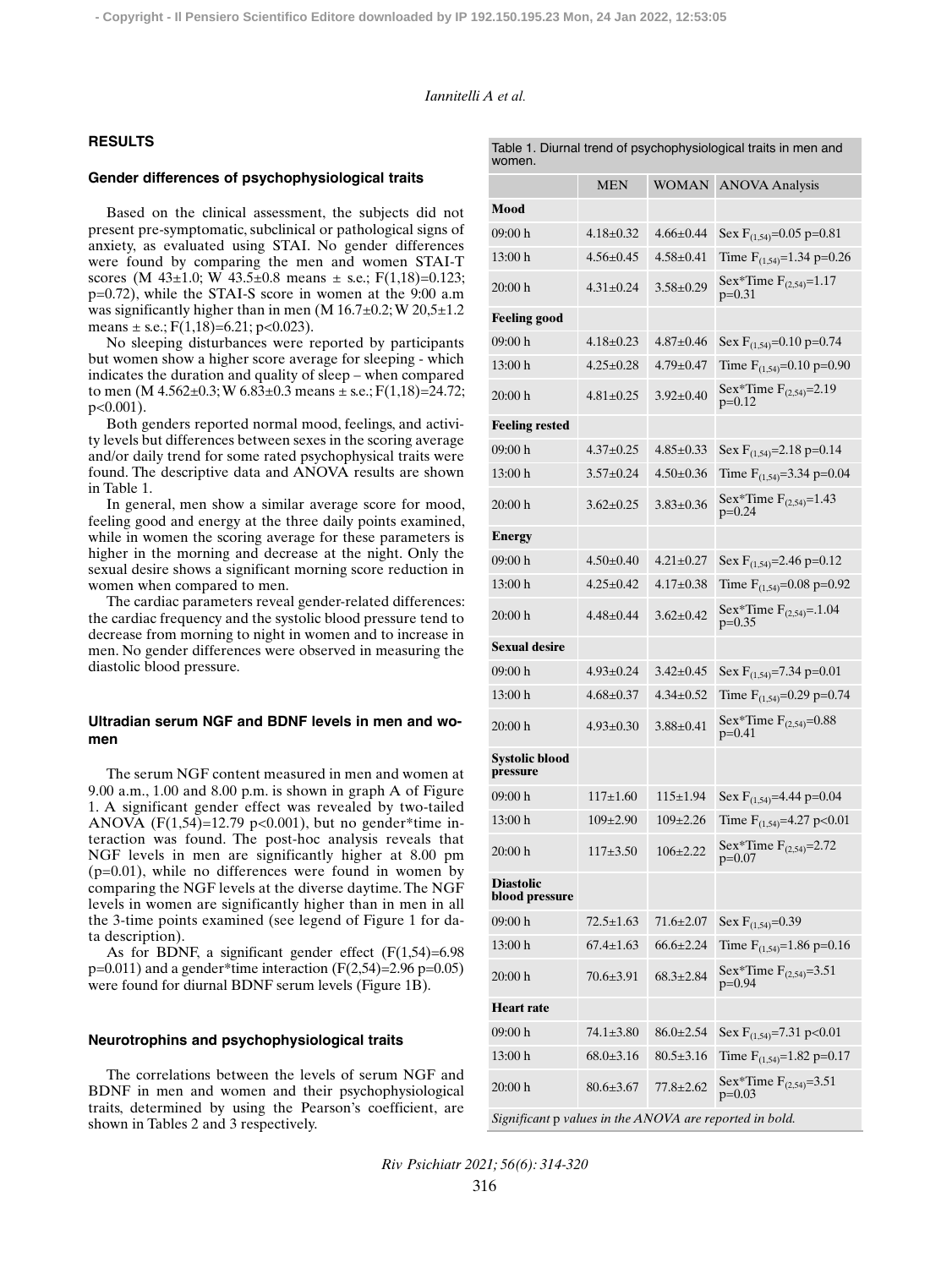*Gender differences in ultradian serum levels of NGF and BDNF correlate with psychophysical traits in healthy humans*



Figure 1. The graphs show the serum levels of NGF (A) and BDNF (B) in men and women at different hours of the day. The values are expressed as means ± s.e. Asterisks indicate significant differences in post-hocs between groups (\*p<0.05; \*\*p<0.01).

Table 2. Correlation between psychophysiological characteristics

| and serum NGF levels.                       |                    |         |                    |       |  |  |  |
|---------------------------------------------|--------------------|---------|--------------------|-------|--|--|--|
|                                             | <b>MEN</b>         |         | <b>WOMEN</b>       |       |  |  |  |
|                                             | Person's r p-value |         | Person's r p-value |       |  |  |  |
| Mood                                        | $0.465*$           | 0.022   | $-0.461**$         | 0.005 |  |  |  |
| Feeling good                                | $0.803***$         | < 0.001 | $-0.370*$          | 0.026 |  |  |  |
| Energy                                      | $0.671***$         | < 0.001 | $-0.335*$          | 0.046 |  |  |  |
| Feeling rested                              | $-0.234$           | 0.271   | $-0.088$           | 0.609 |  |  |  |
| Sexual desire                               | $0.659***$         | < 0.001 | $-0.057*$          | 0.032 |  |  |  |
| Cardiac frequency                           | $0.788***$         | < 0.001 | $-0.040$           | 0.816 |  |  |  |
| Systolic blood pressure                     | $0.614**$          | 0.001   | 0.004              | 0.982 |  |  |  |
| Diastolic blood<br>pressure                 | 0.232              | 0.113   | $-0.207$           | 0.225 |  |  |  |
| $*_{p<0.05}$ , $*_{p<0.01}$ , $*_{p<0.001}$ |                    |         |                    |       |  |  |  |

Mood, feeling good, energy and sexual desire correlate with diurnal NGF serum levels in positive and negative manners in men and women respectively. The cardiac frequency and systolic blood pressure were also positively correlated with NGF in men, while no correlation was found in women (Table 3).

|  |  |  | Table 3. Correlation between psychophysiological characteristics |
|--|--|--|------------------------------------------------------------------|
|  |  |  |                                                                  |

| and serum BDNF levels.        |                    |       |                    |         |  |  |
|-------------------------------|--------------------|-------|--------------------|---------|--|--|
|                               | <b>MEN</b>         |       | WOMEN              |         |  |  |
|                               | Person's r p-value |       | Person's r p-value |         |  |  |
| Mood                          | $-0.135$           | 0.528 | $-0.098$           | 0.570   |  |  |
| Feeling good                  | $-0.219$           | 0.304 | $-0.048$           | 0.782   |  |  |
| Energy                        | $-0.309$           | 0.142 | $-0.562***$        | < 0.001 |  |  |
| Feeling rested                | $-0.146$           | 0.497 | $-0.246$           | 0.148   |  |  |
| Sexual desire                 | $-0.126$           | 0.558 | $-0.026**$         | 0.010   |  |  |
| Cardiac frequency             | 0.124              | 0.564 | 0.226              | 0.184   |  |  |
| Systolic blood pressure       | 0.163              | 0.447 | 0.153              | 0.372   |  |  |
| Diastolic blood<br>pressure   | $-0.040$           | 0.853 | $-0.052$           | 0.762   |  |  |
| *p<0.05, **p<0.01, ***p<0.001 |                    |       |                    |         |  |  |

In men, no psychophysiological variable correlates with BDNF serum levels, while in women-only the energy and sexual desire resulted negatively associated with BDNF (Table 3).

#### **DISCUSSION**

Based on previous observations showing that serum NGF and BDNF variate during the daytime<sup>33,40</sup>, the present study was aimed at investigating whether in healthy humans the ultradian neurotrophins profile might reflect gender differences, and correlate with psychophysiological characteristics associated with mood.

We found that serum NGF and BDNF levels at different hours of the day are gender-related. An opposite morning to evening course for BDNF is observable in men and women serum, while the NGF levels increase at night in men, but not in women, and are higher in women than in men at all the day-time points analyzed.

To the best of our knowledge, only one clinical study reported the gender difference and the existence of an ultradian NGF variation in healthy subjects, but not in schizophrenic patients<sup>45</sup> indicating that the alteration of normal NGF rhythm might be an indicator of mental disorders.

More studies explored the gender-related changes and/or BDNF rhythm in humans. For instance, Piccinni et al.46 found no diurnal variation in plasma BDNF of women in the follicular or luteal phases of the menstrual cycle. A study by Pluchino et al.47 reported that BDNF and cortisol plasma levels decrease during the day in both normally menstruating and post-menopausal women, reaching significant levels at 20.00 hours. A decreasing BDNF level from 9:00 to 20:00 hours was found in the men plasma<sup>48</sup>, while other studies<sup>49,50</sup> showed a plasma BDNF decrease only at 13.00 hour in men, but no variations in women. These results are partly consistent with other studies<sup>33</sup> showing that in women the BDNF content in the serum is lowered from 9.00 to 20.00 hours, while it is increasing in men.

The discrepancies between the BDNF serum profile detected by us and that found in other studies might be due to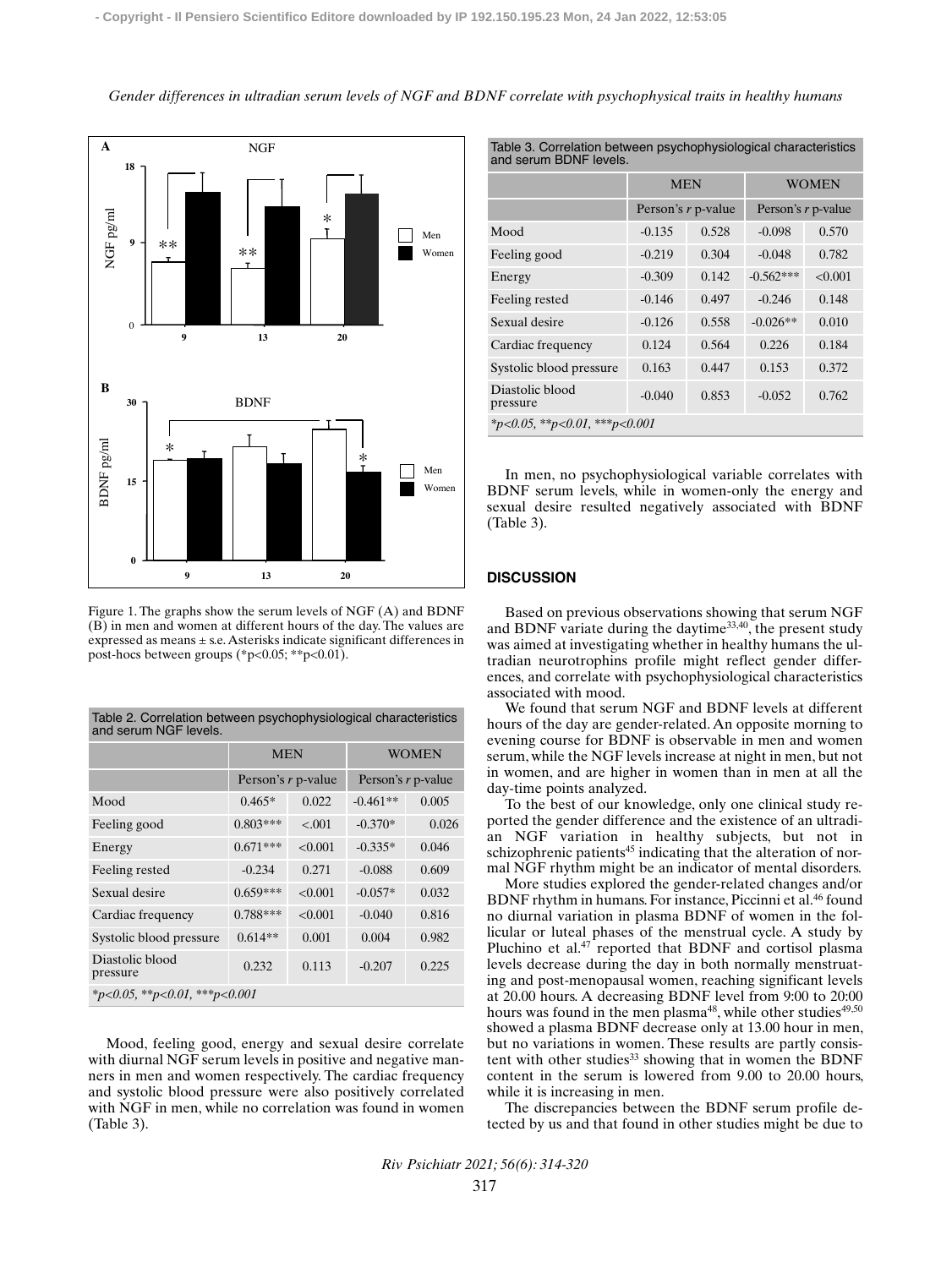#### *Iannitelli A et al.*

the use of plasma instead of serum-like in our experimental conditions. Differently from plasma, serum BDNF reflects the pool of BDNF stored in platelets<sup>51,52</sup>, explaining the higher BDNF concentration found in the serum than in plasma. In addition, BDNF stored in platelets is probably derived from both the circulating plasma pool and from resident cells in the brain or other organs, thus it might also reflect the gender differences present in brain neurotrophins expression<sup>52,53</sup>, or their release and uptake<sup>51</sup>.

Notwithstanding, the possible differences between the study protocols, the common results that NGF and BDNF serum levels are different in men and women pointed out the significance of gender as a variable when analyzing circulating neurotrophins. Further, our present findings showing that serum NGF and BDNF are differently susceptible to changes at a different hour of the day in men and women underline the importance of the daytime of blood withdrawal during sampling. Last but not least, the observations that the neurotrophins levels are correlated with psychophysical variables in a gender-related manner support the psychophysiological value of neurotrophins variations in the serum.

Gender and circadian rhythmicity are important determinants of biomarkers for disease insurgence and severity, including mood disturbances. Recently, we proposed a role for NGF and BDNF as chronomarkers of mood disorders based on the evidence that the daily rhythm of serum neurotrophins are altered in psychiatric patients and following antidepressant or mood-stabilizing therapies<sup>40</sup>.

We also speculated about the serum neurotrophins levels correlate with the morning–evening dimensions, and are influenced by light in healthy humans<sup>54</sup>. Associations between the eveningness dimension and the Depression and Night Eating Syndrome<sup>54,55</sup> have been reported at pre-morbidity age, and modifications in appetite, sleep and energy profile are indicated as an index of vulnerability to the onset of adult depressive disorders $56-58$ , emphasizing the importance of alterations of biological rhythms for the psychiatric patient personalized treatment and follow-up<sup>59</sup>

In this context, our present findings that NGF and BDNF profiles in healthy subjects are associated with specific psychophysiological traits in a gender-related manner support the idea the variations of one or both neurotrophins in the serum might have a clinical value by describing physiological (well-being condition) and/or sub-syndromic status. In line with this, we found that mood, feeling good, energy and sexual desire are oppositely correlated with NGF so that high NGF levels are associated with high scores for all the psychological variables in men, and with a low score in women. In addition, in men the heart rate and the systolic pressure correlate with NGF suggesting that the condition of well-being (or activity/arousal status) is featured by an increasing NGF profile in men. At variance, in women the well-being condition is featured by a negative NGF trend, and the optimum timing occurs during the daylight when also the neurotrophins level is high.

Quite interestingly, only energy and sexual desire are negatively correlated with BDNF in women, while no correlation was found in men, indicating that BDNF variations in healthy subjects – which do not manifest subclinical or pathological signs of anxiety – might not reflect the mood or good feelings.

Adan et al.<sup>60,61</sup> found a diurnal pattern of positive activa-

tion for alertness and vigor (energy), as well as for mood in men, similar to that reported for evening types. The same authors showed an opposite pattern in women, like a morning type personality, and speculate that the circadian pattern of women is more dependent on environmental synchronizers, thus justifying the gender-related incidence of seasonal mood disorders. Thus, our observations on the NGF and BD-NF gender-related trends in the serum and their relationship with the psychophysical variables might corroborate indirectly our previous data on the association between neurotrophins and chrono-type33 and suggest that gender and time might be important determinants in studies investigating serum neurotrophins changes in humans.

In this view, the gender-related NGF and BDNF ultradian profiles might be useful for a better understanding of the different susceptibility to develop mood disorders between genders, as well as to identify more effective treatments relative to gender and/or chronotypes. Specifically, we propose that alterations in NGF or BDNF might have a different impact on men's and women's abilities to cope with environmental changes or stressors, and therefore represent a gender-related risk factor for developing clinical anxiety or depression. Studies on the association between NGF and BD-NF gene polymorphism and depression support this hypothesis. Indeed, a non-synonymous NGF (beta subunit) gene polymorphism (rs6330, c.104C >T, p.Ala35Val), which affects NGF intracellular processing and secretion $62$ , confers susceptibility to anxiety-related personality traits $63$ , and reduces the cardiac vagal modulation in men but not in women<sup>64</sup>. Similarly, the BDNF Val66Met polymorphism, which characterizes anxiety- and depression-related personality traits<sup>65</sup> and is connected with changes in BDNF trafficking and secretion66, plays subtle roles in cortisol responses to mental stress only in women.

In conclusion, the present study shows gender-related NGF and BDNF levels in the serum, and a correlation between NGF, BDNF and psychophysical variables in healthy and no depressed individuals, suggesting the NGF evening type profile and BDNF morning type profile as conditions of health and well-being in men and women, respectively. The findings might offer new insights into the physiological value of neurotrophins in the human serum and their possible use as markers of vulnerability to pathological conditions.

*Acknowledgments*: we thank post-graduate students of the Unit of Psychiatry, "A. Fiorini" Hospital, Terracina (LT), Italy and Carolina Salomoni for the preparation of figures and tables.

*Author contributions*: A.I. and G.B. were responsible for the clinical study concept and design. A.I., and P.T. were responsible for the neurotrophic study design. M.F. and F.P were responsible for the statistical analysis. A.I., P.T., F.P. and M.F. were responsible for manuscript preparation. P.R. and E.F. were responsible for running experiments. A.G., A.P., A.Q., G.R., P.R. and E.F. were responsible for recruiting the subjects and collecting clinical data and performing the clinical rating. All authors critically reviewed content and approved final version for publication.

*Competing interests*: the authors declare that the research was conducted in the absence of any commercial or financial relationships that could be construed as a potential conflict of interest.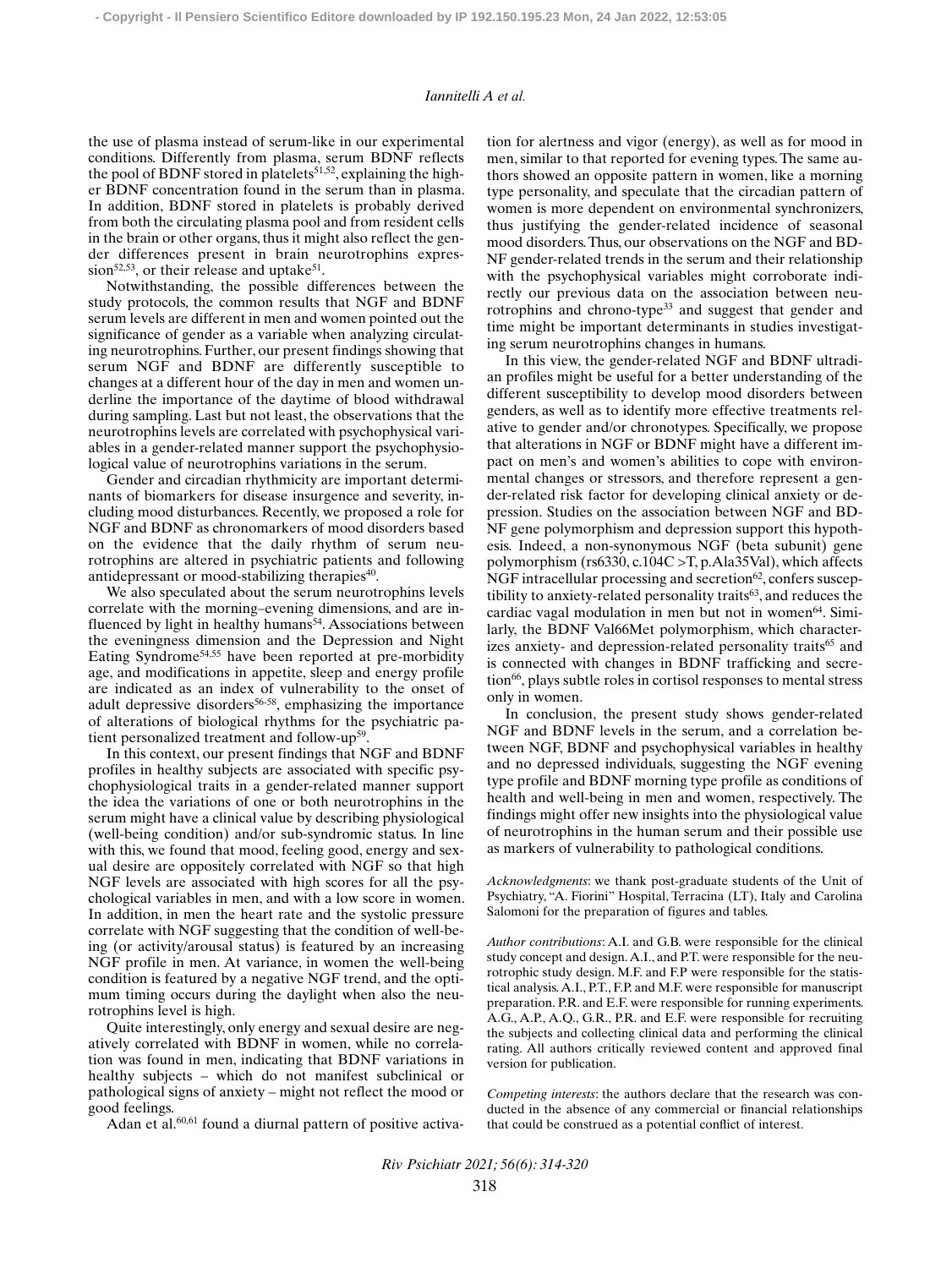*Gender differences in ultradian serum levels of NGF and BDNF correlate with psychophysical traits in healthy humans*

## **REFERENCES**

- 1. Bersani G, Iannitelli A, Fiore M, Angelucci F, Aloe L. Data and hypotheses on the role of nerve growth factor and other neurotrophins in psychiatric disorders. Med Hypotheses 2000; 55: 199- 207.
- 2. Barde Y-A. Biological roles of neurotrophins. In: Hefti F (ed). Neurotrophic Factors. Berlin Heidelberg: Springer-Verlag, 1999.
- 3. Ceni C, Unsain N, Zeinieh MP, Barker PA. Neurotrophins in the regulation of cellular survival and death. Handb Exp Pharmacol 2014; 220: 193-221.
- 4. Chao MV. Neurotrophins and their receptors: a convergence point for many signalling pathways. Nat Rev Neurosci 2003; 4: 299-309.
- 5. Hempstead BL. Deciphering proneurotrophin actions. Handb Exp Pharmacol 2014; 220: 17-32.
- 6. Lu B, Nagappan G, Lu Y. BDNF and synaptic plasticity, cognitive function, and dysfunction. Handb Exp Pharmacol 2015; 220: 223-50.
- 7. Fiore M, Korf J, Antonelli A, Talamini L, Aloe L. Long-lasting effects of prenatal MAM treatment on water maze performance in rats: associations with altered brain development and neurotrophin levels. Neurotoxicol Teratol 2002; 24: 179-91.
- 8. Aloe L, Skaper SD, Leon A, Levi-Montalcini R. Nerve growth factor and autoimmune diseases. Autoimmunity 1994; 19: 141-50.
- 9. De Luca C, Colangelo AM, Alberghina L, Papa M. Neuro-immune hemostasis: Homeostasis and diseases in the central nervous system. Front Cell Neurosci 2018; 12: 459.
- 10. Manni L, Aloe L, Fiore M. Changes in cognition induced by social isolation in the mouse are restored by electro-acupuncture. Physiol Behav 2009; 98: 537-42.
- 11. Angelucci F, Piermaria J, Gelfo F, et al. The effects of motor rehabilitation training on clinical symptoms and serum BDNF levels in Parkinson's disease subjects. Can J Physiol Pharmacol 2016; 94: 455-61.
- 12. Amendola T, Fiore M, Aloe L. Postnatal changes in nerve growth factor and brain derived neurotrophic factor levels in the retina, visual cortex, and geniculate nucleus in rats with retinitis pigmentosa. Neurosci Lett 2003; 345: 37-40.
- 13. Bruscolini A, Sacchetti M, La Cava M, et al. Quality of life and neuropsychiatric disorders in patients with Graves' Orbitopathy: current concepts. Autoimmun Rev 2018; 17: 639-43.
- 14. Quartini A, Pacitti F, Bersani G, Iannitelli A. From adolescent neurogenesis to schizophrenia: opportunities, challenges and promising interventions. Biomed Rev 2017; 28: 66-73.
- 15. Schulte-Herbruggen O, Braun A, Rochlitzer S, Jockers-Scherubl MC, Hellweg R. Neurotrophic factors: a tool for therapeutic strategies in neurological, neuropsychiatric and neuroimmunological diseases? Curr Med Chem 2007; 14: 2318-29.
- 16. Tirassa P, Rosso P, Iannitelli A. Ocular nerve growth factor (NGF) and NGF eye drop application as paradigms to investigate NGF neuroprotective and reparative actions. Methods Mol Biol 2018; 1727: 19-38.
- 17. Tore F, Tonchev A, Fiore M, et al. From adipose tissue protein secretion to adipopharmacology of disease. Immunol Endocr Metab Agents Med Chem 2007; 7: 149-55.
- 18. Chaldakov GN, Fiore M, Ghenev PI, Stankulov IS, Aloe L. Atherosclerotic lesions: possible interactive involvement of intima, adventitia and associated adipose tissue. Int Med J 2000; 7: 43-9.
- 19. Chaldakov GN, Fiore M, Tonchev A, et al. Homo obesus: a metabotrophin-deficient species. Pharmacology and nutrition insight. Curr Pharm Des 2007; 13: 2176-9.
- 20. Carito V, Venditti A, Bianco A, et al. Effects of olive leaf polyphenols on male mouse brain NGF, BDNF and their receptors TrkA, TrkB and p75. Nat Prod Res 2014; 28: 1970-84.
- 21. Ceci FM, Ferraguti G, Petrella C, et al. Nerve Growth Factor, stress and diseases. Curr Med Chem 2020; 28: 2943-59.
- 22. Ceci FM, Ferraguti G, Petrella C, et al. Nerve Growth Factor in Alcohol Use Disorders. Curr Neuropharmacol 2020; 19: 45-60.
- 23. Ceccanti M, Coccurello R, Carito V, et al. Paternal alcohol exposure in mice alters brain NGF and BDNF and increases ethanolelicited preference in male offspring. Addict Biol 2016; 21: 776-87.
- 24. Ciafrè S, Ferraguti G, Greco A, et al. Alcohol as an early life stressor: epigenetics, metabolic, neuroendocrine and neurobehavioral implications. Neurosci Biobehav Rev 2020; 118: 654-68.
- 25. Carito V, Ceccanti M, Ferraguti G, et al. NGF and BDNF alterations by prenatal alcohol exposure. Curr Neuropharmacol 2019; 17: 308-17.
- 26. Budni J, Bellettini-Santos T, Mina F, Garcez ML, Zugno AI. The involvement of BDNF, NGF and GDNF in aging and Alzheimer's disease. Aging Dis 2015; 6: 331-41.
- 27. Miranda M, Morici JF, Zanoni MB, Bekinschtein P. Brain-Derived Neurotrophic Factor: a key molecule for memory in the healthy and the pathological brain. Front Cell Neurosci 2019; 13: 363.
- 28. D'Angelo A, Ceccanti M, Petrella C, et al. Role of neurotrophins in pregnancy, delivery and postpartum. Eur J Obstet Gynecol Reprod Biol 2020; 247: 32-41.
- 29. Vega SR, Kleinert J, Sulprizio M, Hollmann W, Bloch W, Strüder HK. Responses of serum neurotrophic factors to exercise in pregnant and postpartum women. Psychoneuroendocrinology 2011; 36: 220-7.
- 30. Dimitriadis M, van den Brink RHS, Comijs HC, Oude Voshaar RC. Prognostic effect of serum BDNF levels in late-life depression: moderated by childhood trauma and SSRI usage? Psychoneuroendocrinology 2019; 103: 276-83.
- 31. Schmalhofer ML, Markus MRP, Gras JC, et al. Sex-specific associations of brain-derived neurotrophic factor and cardiorespiratory fitness in the general population. Biomolecules 2019; 9: 630.
- 32. Andre K, Kampman O, Viikki M, et al. BDNF and NRG1 polymorphisms and temperament in selective serotonin reuptake inhibitor-treated patients with major depression. Acta Neuropsychiatr 2018; 30: 168-74.
- 33. Tirassa P, Iannitelli A, Sornelli F, et al. Daily serum and salivary BDNF levels correlate with morning-evening personality type in women and are affected by light therapy. Riv Psichiatr 2012; 47: 527-34.
- 34. Rosso P, Iannitelli A, Pacitti F, et al. Vagus nerve stimulation and Neurotrophins: a biological psychiatric perspective. Neurosci Biobehav Rev 2020; 113: 338-53.
- 35. Bus BAA, Molendijk ML, Penninx BJWH, et al. Determinants of serum brain-derived neurotrophic factor. Psychoneuroendocrinology 2011; 36: 228-39.
- 36. Salk RH, Hyde JS, Abramson LY. Gender differences in depression in representative national samples: meta-analyses of diagnoses and symptoms. Psychol Bull 2017; 143: 783-822.
- 37. LeGates TA, Kvarta MD, Thompson SM. Sex differences in antidepressant efficacy. Neuropsychopharmacology 2019; 44: 140-54.
- 38. Swanson LM, Burgess HJ, Huntley ED, et al. Relationships between circadian measures, depression, and response to antidepressant treatment: a preliminary investigation. Psychiatry Res 2017; 252: 262-9.
- 39. Hong W, Zhang Q. Biological rhythms advance in depressive disorder. Adv Exp Med Biol 2019; 1180: 117-33.
- 40. Tirassa P, Quartini A, Iannitelli A. Nerve growth factor, brain-derived neurotrophic factor, and the chronobiology of mood: a new insight into the "neurotrophic hypothesis". ChronoPhysiology Ther 2015; 5: 51.
- 41. Kendall PC, Finch AJ Jr, Auerbach SM, Hooke JF, Mikulka PJ. The State-Trait Anxiety Inventory: a systematic evaluation. J Consult Clin Psychol 1976; 44: 406-12.
- *Riv Psichiatr 2021; 56(6): 314-320*